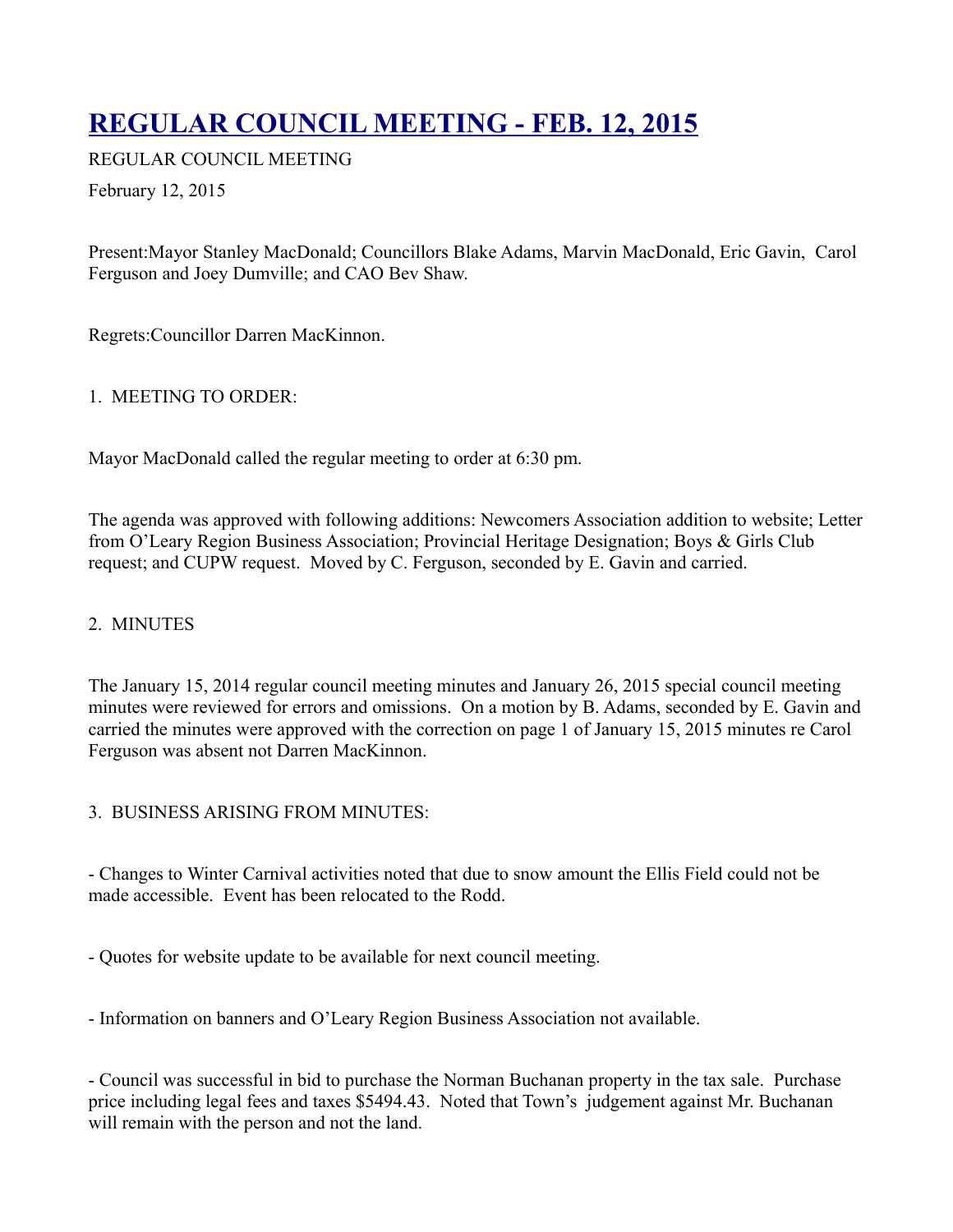- Presentation on Pate property to be available at next council meeting.

## 4. FINANCIAL BUSINESS:

January 2015 revenue: general \$65,708.40; sewer \$3,106.60. January 2015 expenses: general \$105,880.37; sewer \$2,747.00; Bank balances at the end of January 2015 - general \$42,445.96; sewer \$28,381.95. Copies of budget update to December 31/14 circulated to Council. It was moved by B. Adams, seconded by J. Dumville and carried that financial report for January, 2015 be approved.

Discussion held on budget preparations. Stanley and Carol met today to discuss variances; more detail to be provided next week. Budget meeting planned for Thursday, Feb. 19, 2015 at 5:15 with supper provided.

### 5. NEW BUSINESS

#### 1. Chairperson's report

Stanley's written report circulated to Council. He met with O'Leary Region Business Association, Wade MacLauchlan, Hon. Wes Sheridan and Jeff Ellsworth.

#### 2. Administrator's report

No written report but Bev reported that audit work has begun and sewer bills finsihed.

#### 3. Reports from Departments

Recreation - Written report from Jeff circulated to Council. Joey highlighted events saying the Winter Carnival stick curling, hockey tournament and banquet went well. Winter Carnival skate was held at the Rodd due to amount of snow at the Ellis Field. Council approved the \$1000 bond to Softball Canada for the Senior Womens Nationals event plus Jeff advised that the Rodd has agreed to a kick back on rooms during the event.

Fire Department - Chief Perry's report circulated to Council. Marvin reported that our fire department has not received payment for expenses incurred during the hazardous material incident last year at the O'Leary Corner. Bev to obtain details and attempt to assist in getting payment. To also check into departments getting reimbursement for motor vehicle accidents.

Streets, Sidewalks, Sanitation - Eric reported theres lots of snow but no issues and everything is good with the sewer system as well .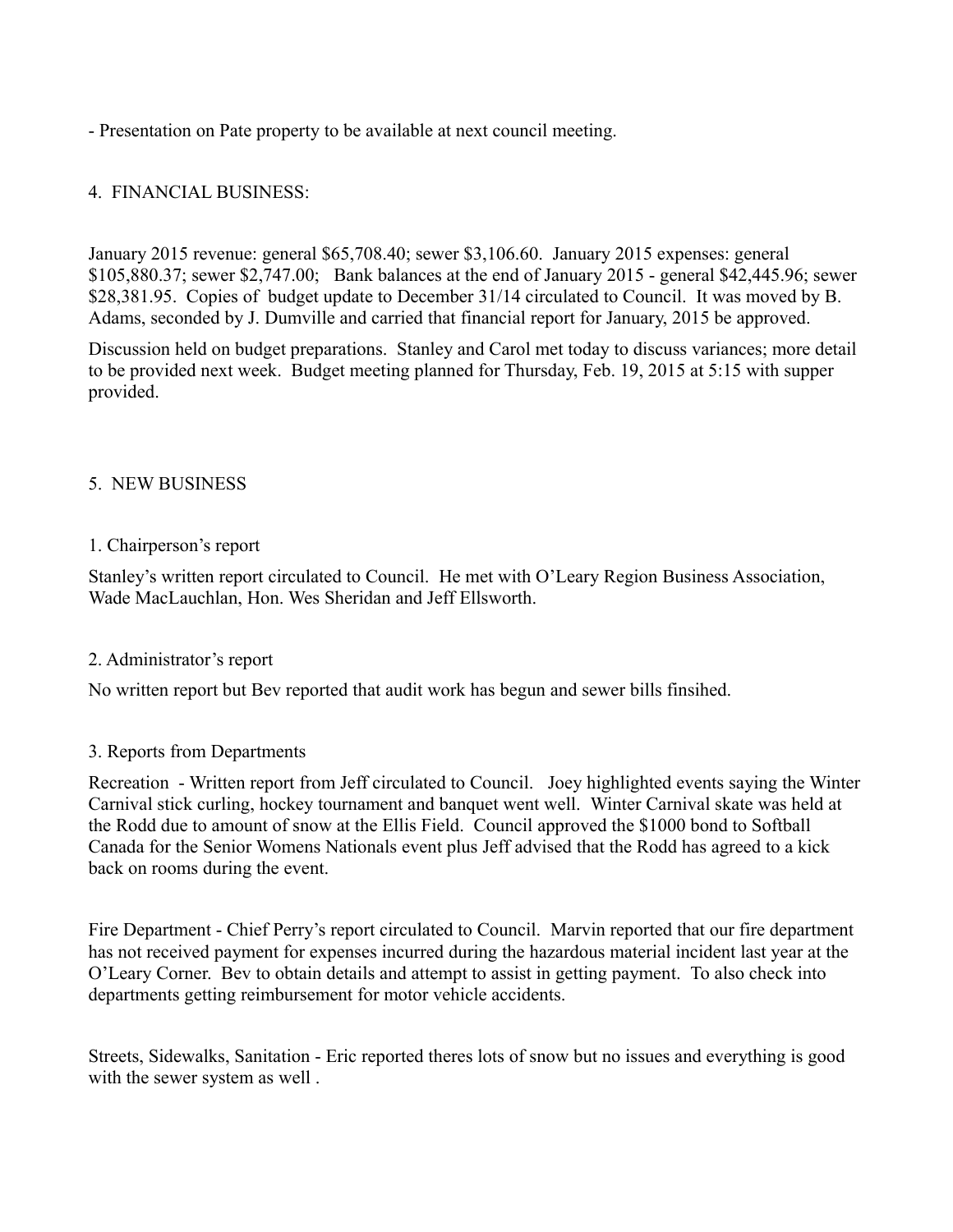Development & Tourism - Blake reported that the Norman Buchanan property has been purchased through tax sale. More information will be available at the next meeting on Pate property and the Request for Proposals regarding development plans.

Police - The monthly report was circulated to Council.

4. Town sign - tabled for next meeting.

5. Image Works - No information from Business Association. It was moved by B. Adams, seconded by C. Ferguson and carried that advertising be approved to a maximum of \$3915.00 for a single page with 25% of page sold to other businesses or organizations or a maximum of \$6000 for a double page spread with at least 50% sold. Design costs to be extra. To request our ads be located near other O'Leary items.

6. Health & Occupational Safety - Orders have been received that our method of hanging banners, etc, is not safe and therefore not permitted. Proper equipment is being researched as well as training for such work. As for now all work at these heights is suspended.

7. ADIC - grant & oil tank - The ADIC has been approved for a New Horizons grant of \$25,000 to install heat pumps, storage space, counter tops and purchase of six lap top computers, tables and chairs. The oil tank is due for replacement and Council directed that we proceed with that in order to have a secondary heat source and hot water.

8. Curling Club request - Club requested they be considered in Town's budget again this year. Council will deal with this during budget preparations.

9. Friends of O'Leary Library request - The Friends group requested that Council consider a \$50 donation to assist with administrative costs and outreach programs. Moved by M. MacDonald, seconded by C. Ferguson and carried that \$100 be donated to the Friends of O'Leary Library.

10. Potato Blossom Festival re washer toss boxes and Community Picnic - Moved by C. Ferguson, seconded by M. MacDonald and carried that washer toss boxes donated by Castle Building Supplies be turned over to the Potato Blossom Festival committee. As for the Community Picnic, the Town hasn't had any involvement with this event in the last 3 - 4 years therefore agrees that the festival committee should take control and operate as a fundraiser if possible.

11. FPEIM nominations - Joey and Marvin to consider offering to serve.

12. Other Business and Correspondence

- Newcomers Association request to add text to home page of Town website was approved.